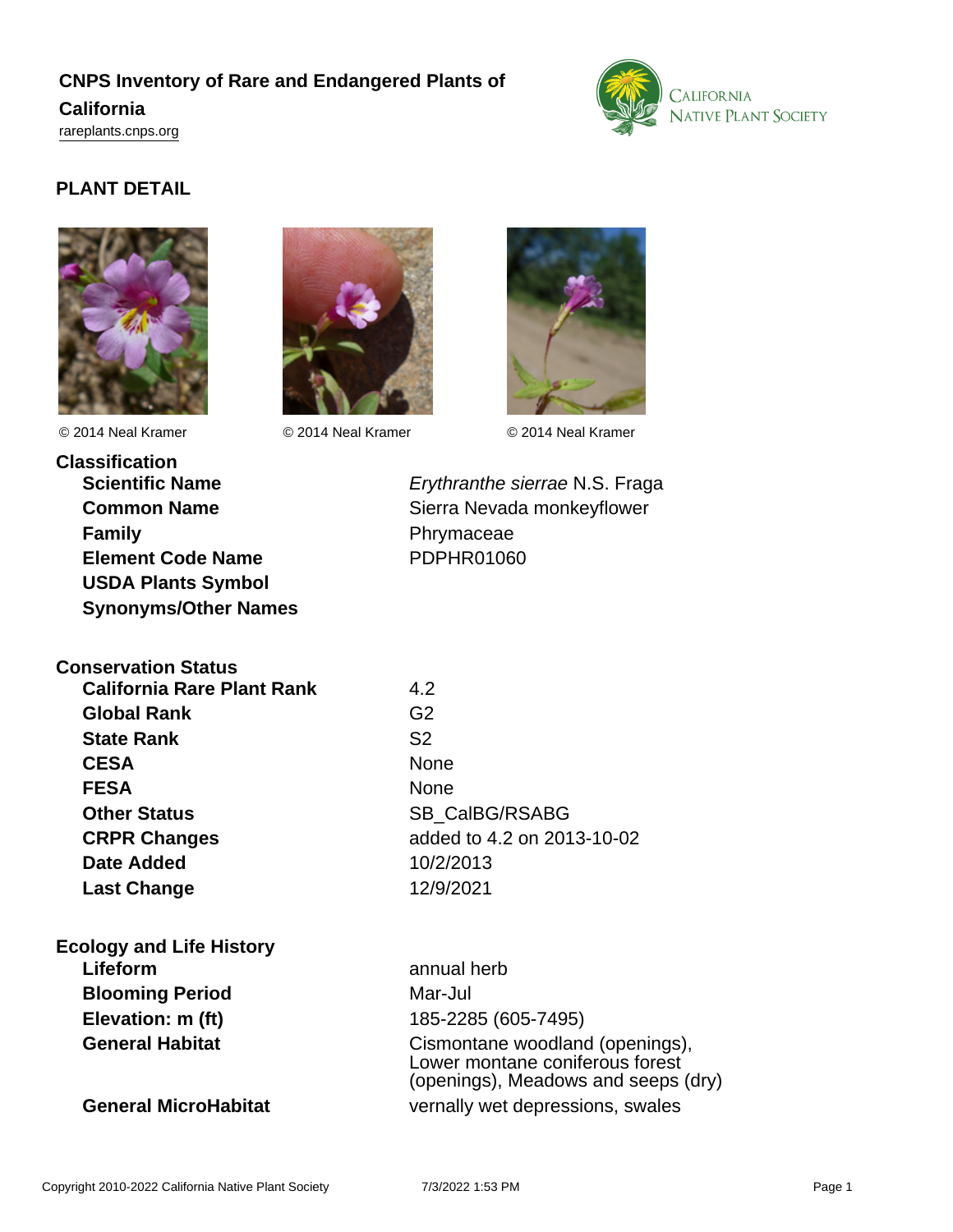### **Element Occurrence Data from California Natural Diversity Database**

| <b>Total Element Occurrences</b> |   |
|----------------------------------|---|
| <b>Element Occurrence Ranks</b>  |   |
| Excellent (A)                    | O |
| Good (B)                         | O |
| Fair (C)                         | 0 |
| Poor (D)                         | O |
| None $(X)$                       | 0 |
| Unknown (U)                      | ∩ |
| <b>Occurrence Status</b>         |   |
| Historical, $> 20$ years         | O |
| Recent, < 20 years               | O |
| Presence                         |   |
| <b>Presumed Extant</b>           | O |
| <b>Possibly Extirpated</b>       | O |
| <b>Presumed Extirpated</b>       |   |

#### **Location**

**CA Endemic** Yes **Counties** Fresno (FRE), Kern (KRN), Tulare (TUL)

#### **States**

California (CA)

### **Quads**

Alta Sierra (3511865), Auckland (3611951), Breckenridge Mtn. (3511845), Camp Wishon (3611826), Case Mountain (3611847), Claraville (3511843), Democrat Hot Springs (3511856), Durrwood Creek (3611814), Gibbon Peak (3511887), Glennville (3511866), Hockett Peak (3611824), Hume (3611878), Johnsondale (3511885), Keene (3511825), Kernville (3511874), Lake Isabella North (3511864), Lake Isabella South (3511854), Lamont Peak (3511871), Millerton Lake East (3711915), Mineral King (3611845), Miramonte (3611961), Mt. Adelaide (3511846), Pine Flat Dam (3611973)\*, Pinyon Mtn. (3511842), Piute Peak (3511844), Posey (3511876), Sentinel Peak (3611815), Silver City (3611846), Springville (3611827), Tehachapi South (3511814), Trimmer (3611983), Tucker Mtn. (3611962), White River (3511877), Woodlake (3611941), Woody (3511867), Woolstalf Creek (3511853)

#### **Notes**

Definitions of codes preceding a county and/or quad:

\* Presumed extirpated

(\*) Possibly extirpated

Species may be present in other areas where conditions are favorable. These data should NOT be substituted for pre-project review or for on-site surveys.